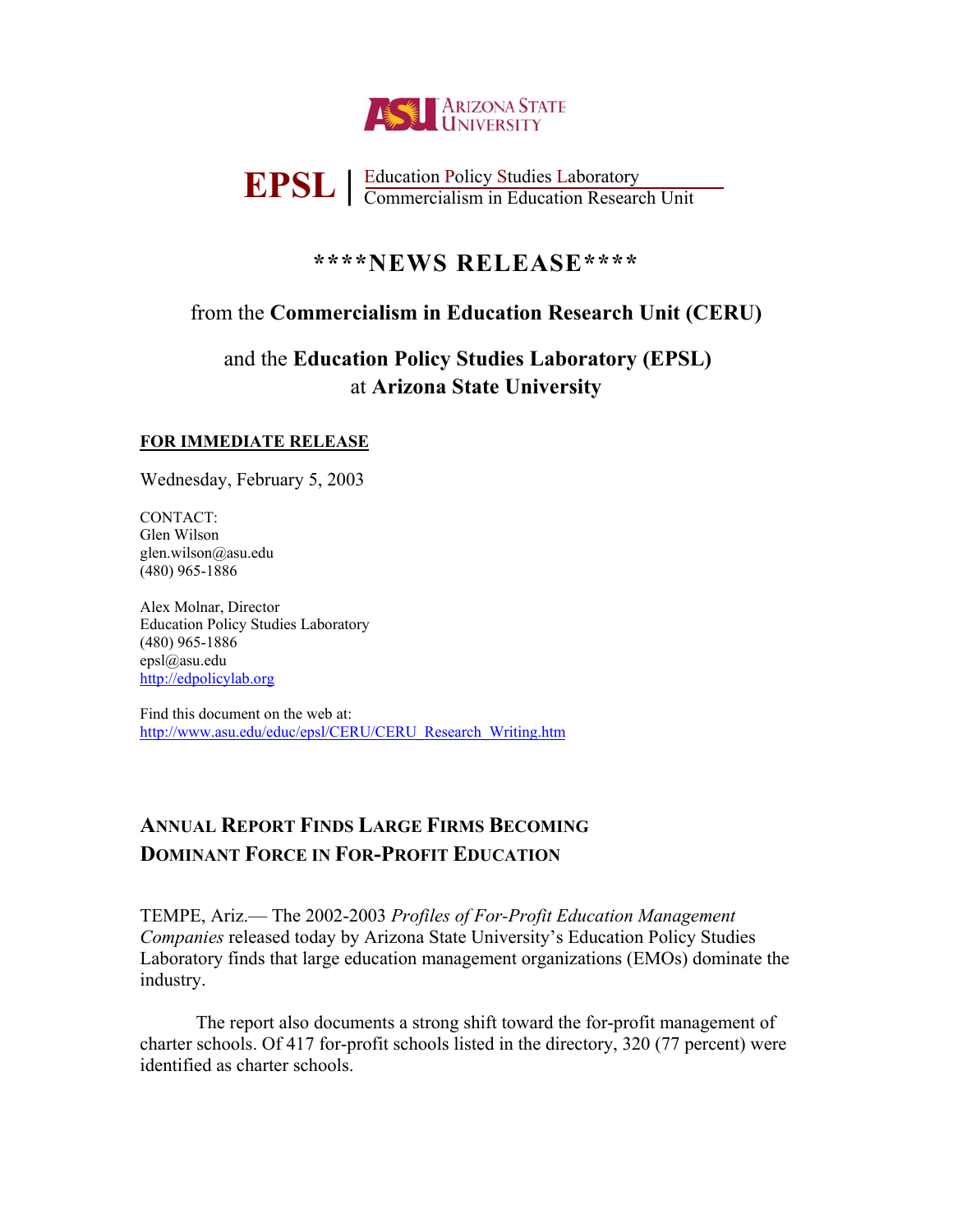Large EMOs (operating 10 or more schools) accounted for approximately 78 percent of EMO-managed schools and 88 percent of enrolled students. In contrast, although small- (3 or fewer schools) and medium-size (4 to 9 schools) EMOs together made up 79 percent of all profiled EMOs, they account for only 22 percent of the schools and 12 percent of the students enrolled in for-profit schools.

Large EMOs averaged 512 students per school, medium-sized EMOs averaged 283 students, while small EMOs averaged 220 students per school. All of the schools in the medium and small EMO categories were charter schools, while 70 percent of schools in the large category were charter schools.

### **Many Arizona Charter Schools Run For Profit**

States such as Arizona and Michigan with the most-permissive charter school laws tend to have the most schools managed by for-profit companies. The authors found Arizona and Michigan account for nearly half of all schools managed or operated by EMOs. While nationally about 12 percent of all charter schools are managed by for-profit EMOs, an estimated 19 percent of Arizona's charter schools are operated by EMOs.

The fifth annual *Profiles of For-Profit Education Management Companies* is the most comprehensive resource on the for-profit education management industry. The report found that 47 management companies operate in 24 states and the District of Columbia, enrolling some 190,000 students. An overwhelming majority of those schools are public charter schools.

#### **EMO Management Is Controversial**

According to EPSL director Alex Molnar, "Publicly funded schools run by education management companies on a for-profit basis are a controversial innovation intended to improve schools through the profit-seeking motive of the marketplace. However, profitability continues to be an elusive goal for many EMOs. The consensus view of investors, researchers, and others is that the evidence thus far is insufficient to demonstrate that the quality of education is improved or that private management companies can profitably manage schools."

The annual directory includes information about companies contracted by school districts to manage existing traditional public schools, companies that manage public charter schools, and companies that do both. The researchers compiled the data from company survey responses, company websites, state department of education websites, newspaper articles, company press releases, government publications, and other sources.